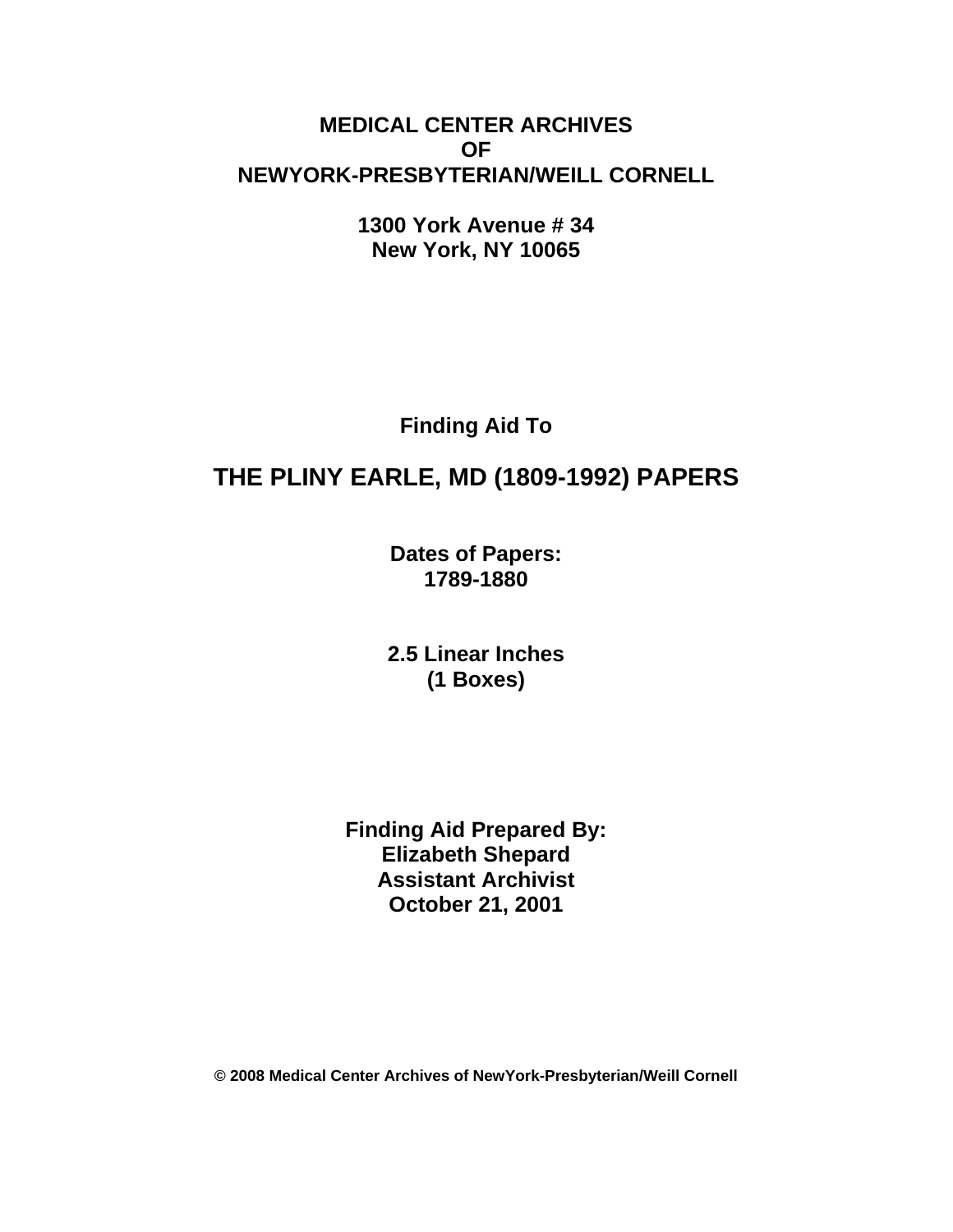# **NOTE OF PROVENANCE:**

The material was donated to New York Hospital by his niece, Jeanne Southwick in December 1921.

### **BIOGRAPHICAL NOTE:**

Dr. Pliny Earle was born on December 31, 1809 in Leicester, MA. He received a MD degree at University of Pennsylvania in 1837. He was the Superintendent of several insane asylums including Friend's Hospital for the Insane in Frankford, PA, 1840-1844, Bloomingdale Asylum, 1844-1849, and the State Lunatic Hospital in Northampton, MA, 1864-1885. He lectured at the College of Physicians and Surgeons, NYC from 1853-1855.

He was also active in many professional associations. He was a Founder and President of A.M.A., and first President for the New York Psychological Association.

He wrote several books including **A Visit to Thirteen Asylums for the Insane in Europe**, 1841; **Marathon and Other Poems,** 1841; **The Curability of Insanity,** 1887 and **Institutions for the Insane in Prussia, Germany and Austria,** 1853.

He died on May 17, 1892.

#### **SCOPE AND CONTENT NOTE:**

The Pliny Earle Papers contains correspondence, 1840-1880, to Dr. Earle from heads of other insane asylums regarding retaining copies of annual reports and by laws, advice on patient cases, hospital design and treatments and recommendations for hiring of personnel. The collection also includes a description of Dr. Earle's visit to Lafayette's grave in France and an estate inventory of Isaac Oakley's estate dated 1789.

#### **BOX AND FOLDER LISTING**

**Box 1** 

**Folder Description** 

#### **Correspondence**

- 2 1870-1879
- 3 1861-1869
- 4 1850-1859